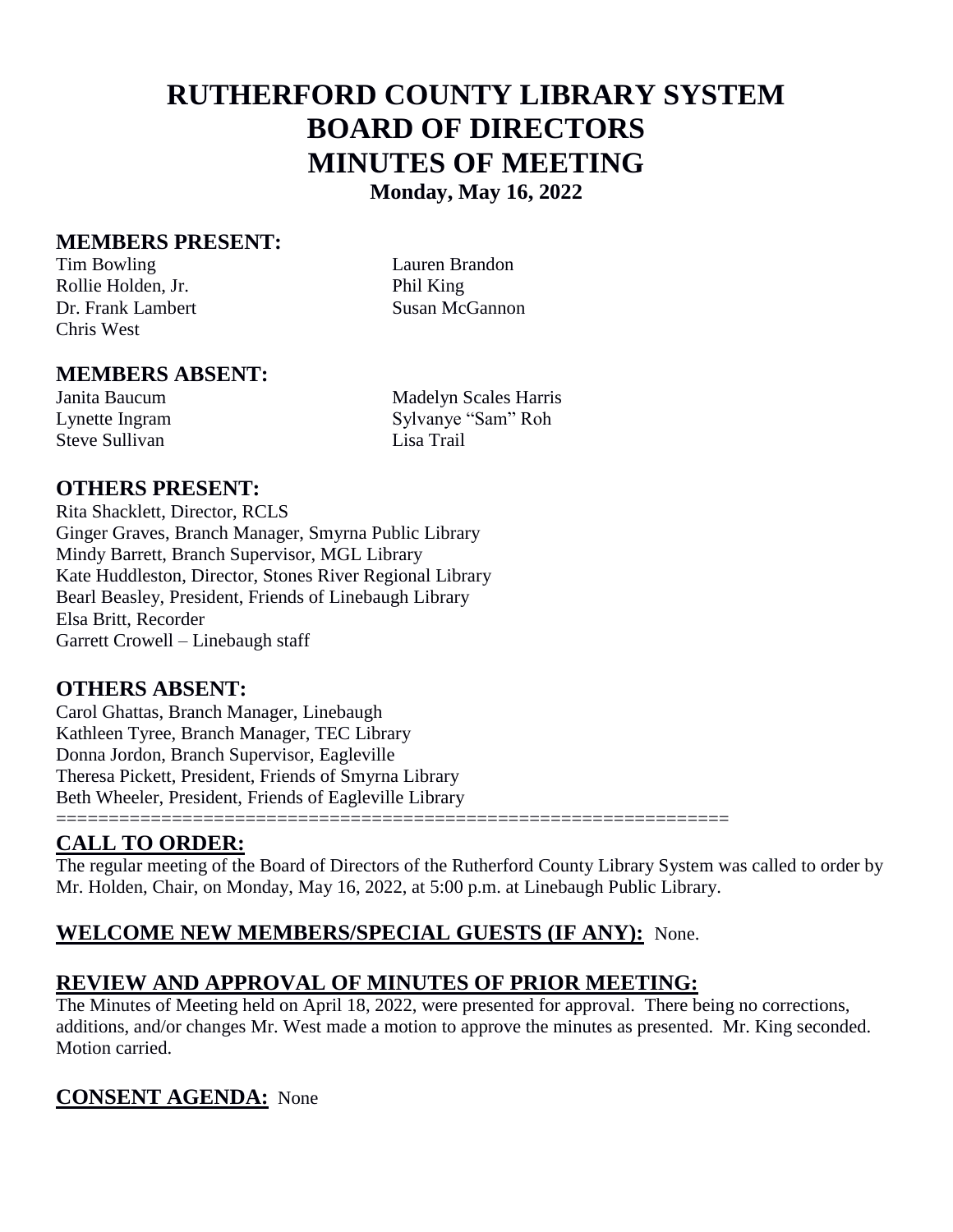*RCLS Board Minutes of Meeting May 16, 2022 Page 2 of 3* ---------------------------

### **REPORTS FROM COMMITTEES OF THE BOARD**

**Budget and Finance**: Mr. Bowling presented and made a motion the financial reports ending March 31, 2022, be approved. Ms. McGannon seconded. Motion carried.

Mr. Bowling gave an update on the proposed budget for FY2022-23; they are all on track and may be approved as requested with the exception of Rutherford County which may be short of \$814.00.

**Personnel Committee:** Mr. West had nothing to report at this time.

**By-Laws & Policies**: Ms. McGannon presented the following policies and made a motion they be adopted:

- $\triangleright$  PM 102 Chapter Organization
- $\triangleright$  PM 312 Use of Facility, Historical Research Center
- $\triangleright$  PM 500 Board of Directors (correction: add a comma (,) on first page, last paragraph, second sentence between the words "employment" and "other".
- $\triangleright$  PM 613 Use of Library Credit Card
- $\triangleright$  Form 403 adding check boxes for HRC and TEC

Mr. West seconded. Motion carried.

**Nominating:** Ms. Trail was absent. Ms. Shacklett reported that Ms. Kory Well's application was submitted to the Rutherford County, and that Ms. Trail contacted another candidate, Mr. Larry Flowers, who agreed to serve. Ms. Shacklett will submit his application to the County as soon as possible.

**Development & Acquisitions:** Mr. King had nothing to report at this time.

**Strategic Planning:** Dr. Lambert had nothing to report at this time

**Facility Maintenance:** Ms. Baucum was absent. Mr. Bowling requested and made a motion to approve Smyrna Library's request to replace a door in the amount of \$4,600.00 to be installed by Rice Construction (lowest bidder). Dr. Lambert seconded. Motion carried.

**Ad Hoc Committee:** Mr. Bowling had nothing to report at this time.

# **REPORTS FROM LIBRARIES & SUPPORT ORGANIZATIONS:**

**Linebaugh Library**: Ms. Ghattas was absent. Reports were submitted in the packet.

**MGL Library:** Reports were submitted in the packet. Ms. Barrett highlighted some items in her report.

**Technology Engagement Center (TEC):** Ms. Tyree was absent. Reports were submitted in the packet.

**Bookmobile (BKM)**: Reports were submitted in the packet.

**Historical Research Center (HRC):** Reports were submitted in the packet.